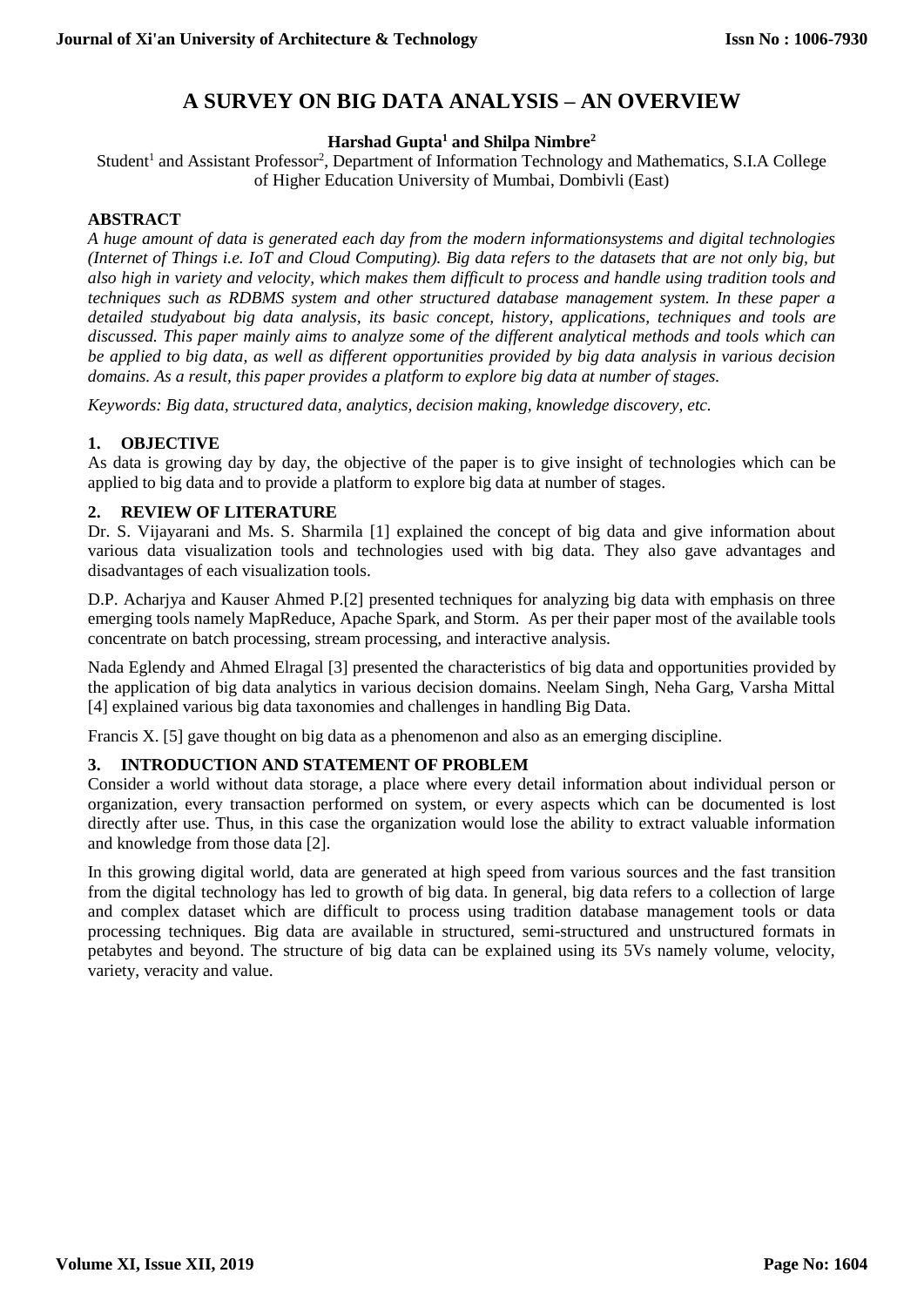

#### Figure 1: Structure of Big Data

Figure 1 explains the structure of big data which contains its five dimension or Vs. Volume describe the size of big data which mainly show how to handle large scalability database and high dimensional database and its processing needs. Velocity describes the speed at which the data is generated and the speed at which the data is processed. If the data is not processed at desire time then it loses its importance. Variety describes the different types of data which contribute to big data. The data coming from different sources does not follow any format or structure. Data can be vary from structured data to unstructured data and semi-structured data. Veracity include availability and accountability of data. The last v of big data refer to value which define the accuracy of data generated. Few typical characteristics of big data are the integration of structured, semistructured and unstructured data. Big data addresses speed and measurability, quality, security, flexibility and stability. Another important advantage of big data is data analytics. Big data analytics refers to the process of collecting the raw data, organizing and analyzing large sets of data to discover patterns and other useful information from raw data.

#### **4. RESEARCH METHODOLOGY**

In order to gain better insight of the topic selected, various research papers were studied, which are mentioned in the reference.

#### **5. LIMITATION OF THE STUDY**

In big data analysis, the data analyst use big data to tease out correlation when one variable is connected to another variable. But, sometimes not all correlations are important or meaningful. As with many technological barriers and endeavors, big data analytics is prone to data breach and lead to data compromise. Sometimes, the tools we are using for gathering the raw big data sets are imprecise. For big data, you need to know how to use it to your advantage in order for it to be useful.

# **I. NEED OF BIG DATA**

The massive volume of data could not be handle by traditional database management systems and tools which mainly focused and handled structured data [4]. At the time of development of computers the amount of data stored in computers are very less due to its minimum storage capacity. After the invention of networking, the data stored in the computer systems are increased because the improved developments in hardware components. The arrival of internet creates a boom to store cast collection of data and it can be used for various purpose in various domains. This situation raised concerns about the need of new research related concepts like data mining, networking, image processing, grid computing, cloud computing, etc. which are used for analyzing the different types of data which are used in various domains. Many new technologies, algorithms and concepts have been proposed by the researchers for analyzing the static data sets. In this digital era, after the invention of mobiles and wireless technologies provides a new platform in which people may share their information through social media sites such as Facebook, twitter and Google [3]. In these places, the data may arrived continuously and it cannot be store in computer memory because the size of data is huge and it is considered as "Big Data".

The term "Big Data" came into existence for first time in 1998 in a silicon graphics by John Mashey [1]. The growthof big data leads to increase the storage capacityand processing power. Frequently large amount of data are created through social networking. Big data analytics are used to examine this large amount of data and identifies the hidden patterns and unknown relationships. Two technologies are used in big data analytics which are NoSQL and Hadoop. NoSQL is a non-relation or non SQL database solution such as HBase, Cassandra and mongoDB [1]. Hadoop is an eco-software package which includes HDFS and MapReduce for analysis of data. Big data rely on structured, semi-structured and unstructured data to back up their decision.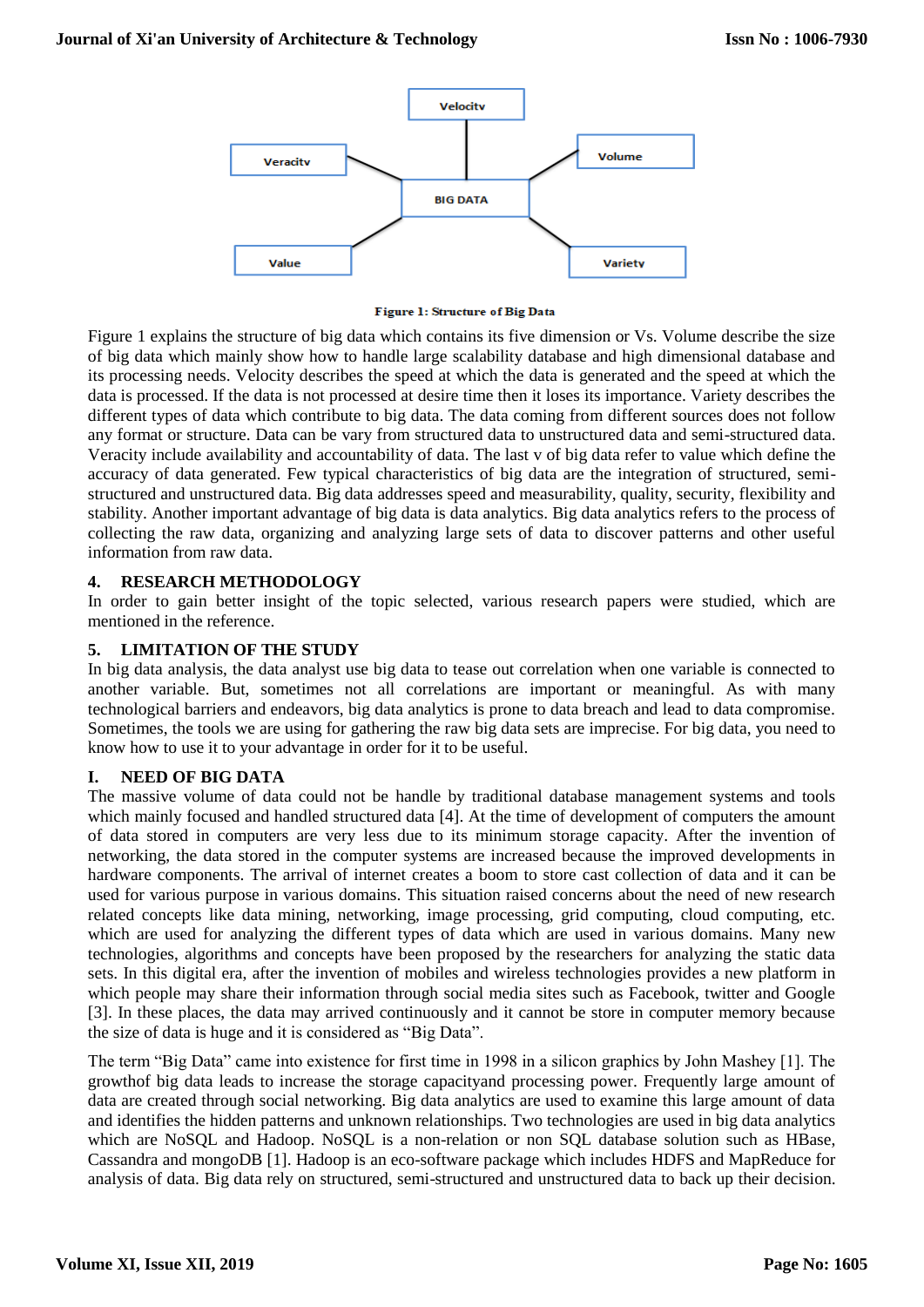Big data applications have introduced the large scale distribution applications which are work with large data sets.

# **II. BIG DATA TECHNOLOGIES Column-oriented databases**

In column-oriented database, the data is stored in columns rather than in rows, which is used to compresses massive data and fast queries [5].

#### **Schema-less databases**

Schema-less databases are also called NoSQL databases. These databases provide different mechanism for storage and retrieval of data that is modeled in means other than the tabular relations used in structured database management systems. There are two types of database such as document stores and key-value stores which stores and retrieves massive amount of structured, semi-structured and unstructured data [5].

#### **Hadoop**

Hadoop is a popular open source tool for handling big data and implemented in MapReduce. It is java based programming framework which supports large data sets in distributed computing. Hadoop clusters use a master and slave structure. Distributed file system in hadoop system helps to transfer data in rapid rates. In case of some node failure distributed system allows the system to continue the normal operation. Hadoop has two main sub projects namely Map Reduce and HDFS (Hadoop Distributed File System) [2].

# **Map Reduce**

This is a programming paradigm which allows execution scalability against thousands of servers and server clusters for large tasks. Map Reduce implementation consist of two tasks namely map task and reduce task. In the map task the input data sets are converted into key/value pairs or tuples. In reduce task several forms of output of map task is combined to form a reduced set of tuples.

# **HDFS**

HDFS is a file system which extends all nodes in hadoop cluster for data storage. It links all the file system together on local node to make into single large file system. To overcome the node failure HDFS enhances the security by depicting data across multiple sources [1].

#### **Hive**

Hive is a data warehousing infrastructure toolwhich is built on hadoop. It has different storage types such as plain text, ORC, HBase, RC file etc. Built-in user-defined functions in Hive are used to handle dates, strings and other data mining tools.

#### **HBase**

HBase is a scalable distributive database which uses Hadoop distributed file system for storing raw data. It supports column-oriented database and structure data.

# **Chukwa**

Chukwa is a systemwhich monitors large distributed systemand it adds required semantics for log collections and it uses end to end delivery model.

#### **Storage Technology**

To store huge volume of data in the system, efficient and effective techniques are required. The main focus of storage technologies is data compression and storage virtualization to effectively store raw data [1].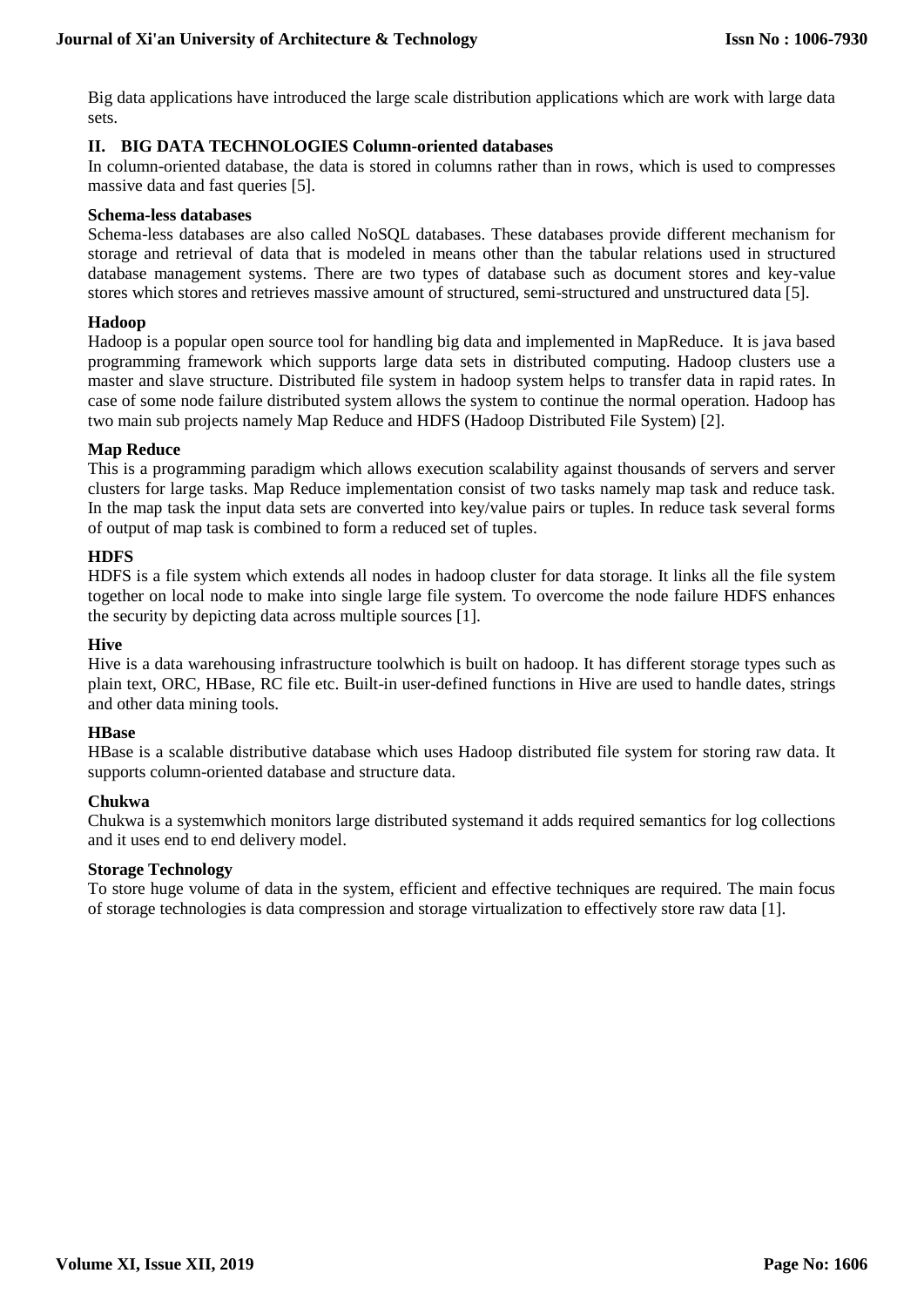|                   | Table-1: advantages and disadvantages of big data technologies |             |                                                                      |  |  |
|-------------------|----------------------------------------------------------------|-------------|----------------------------------------------------------------------|--|--|
| <b>Technology</b> | <b>Advantages</b>                                              |             | <b>Disadvantages</b>                                                 |  |  |
| Column Oriented • | Scalable and fast data loading for Big Data                    | $\bullet$   | Record updates and deletes reduce                                    |  |  |
| Databases         | Accessible by many third-party BI analytic                     |             | storage efficiency                                                   |  |  |
|                   | tools                                                          |             | Very difficult to design Effective                                   |  |  |
|                   | Simple systems administration                                  |             | partitioning/indexing schemes                                        |  |  |
|                   | High performance on aggregation queries.                       | $\bullet$   | Transactions are to be avoided or just                               |  |  |
|                   | Highly efficient for data compression<br>and/or partitioning   |             | not supported<br>Performance<br>reduces                              |  |  |
|                   |                                                                |             | because<br>of<br>Queries with table joins                            |  |  |
| Schema-less       | $\bullet$                                                      | $\bullet$   | poor Integrity                                                       |  |  |
| databases         | Flexibility                                                    |             | Ambiguity                                                            |  |  |
|                   | Can be more tolerant of variable Acidity •                     |             |                                                                      |  |  |
|                   | and Consistency models                                         |             |                                                                      |  |  |
|                   | Ease of use and maintenance                                    |             |                                                                      |  |  |
| Hadoop            | Scalable<br>$\bullet$                                          |             | <b>Security Concerns</b>                                             |  |  |
|                   | Cost effective                                                 | $\bullet$   | Not Fit for Small Data                                               |  |  |
|                   | Flexible<br>Fast                                               |             | <b>Potential Stability Issues</b>                                    |  |  |
|                   | Resilient to failure                                           |             |                                                                      |  |  |
| MapReduce         | Scalability<br>$\bullet$                                       |             | Data processing is Slow                                              |  |  |
|                   | Flexibility                                                    |             | Limited up to Batch processing                                       |  |  |
|                   | Security and Authentication                                    |             | Caching is restricted                                                |  |  |
|                   | Cost-effective solution                                        |             | Latency                                                              |  |  |
| <b>HDFS</b>       | inexpensive<br>$\bullet$                                       |             |                                                                      |  |  |
|                   | mature technology<br>$\bullet$                                 |             |                                                                      |  |  |
|                   | provides very high performance<br>for                          |             |                                                                      |  |  |
|                   | sequential reads and writes                                    |             |                                                                      |  |  |
|                   | Table structure are like tables in<br>$\bullet$                | $a \bullet$ | It's not designed for online transaction                             |  |  |
| Hive              | relational database.                                           |             | processing (OLTP), it is only used for                               |  |  |
|                   | Hive-QL is used by multiple users to                           |             | Online<br>Analytical Processing<br>the                               |  |  |
|                   | simultaneously query the data                                  |             | (OLAP).                                                              |  |  |
|                   | detailed data analysis can be •<br>more<br>$\bullet$           |             | Hive do not support update and delete,                               |  |  |
|                   | performed by writing custom MapReduce                          |             | overwriting<br>but<br>supports<br><sub>or</sub>                      |  |  |
|                   | framework processes to perform                                 |             | apprehending data.                                                   |  |  |
|                   | Data extract/transform/load (ETL) can be $\bullet$             |             | Sub-queries are not supported, in Hive                               |  |  |
|                   | done easily.                                                   |             |                                                                      |  |  |
|                   | It provides the structure on a variety of                      |             |                                                                      |  |  |
|                   | data formats.                                                  |             |                                                                      |  |  |
|                   | Converting diversity of format from to<br>$\bullet$            |             |                                                                      |  |  |
|                   | within Hive is simple.                                         |             |                                                                      |  |  |
| HBase             | Large data sets<br>$\bullet$                                   |             | It is not possible to implement any                                  |  |  |
|                   | Fast processing                                                |             | cross data operations and joining                                    |  |  |
|                   | Failover support and load sharing<br>Scalability               |             | operations, in HBase.                                                |  |  |
|                   | Schema-less                                                    |             | When we want to migrate data from<br>RDBMS external sources to HBase |  |  |
|                   |                                                                |             | servers, HBase would require a new                                   |  |  |
|                   |                                                                |             | design.                                                              |  |  |

| Table-1: advantages and disadvantages of big data technologies |  |  |
|----------------------------------------------------------------|--|--|
|                                                                |  |  |

# **III. CHALLENGES IN BIG DATA ANALYTICS**

In the current year big data has been served in several domains like healthcare, public administration, retail, and bio-chemistry and other interdisciplinary scientific research [2]. Web-based applications encounter big data frequently, such as social computing, internet text and documents and internet search indexing. Social computing includes social network analysis, online communities, recommender systems, reputation systems and prediction markets. Consider the advantages of big data it provides new opportunities in the knowledge processing tasks for the upcoming researchers. However opportunities always follow some challenges.

To handle the challenges we need to know various computational complexities, information securityand computational methods to analyze big data. For example, many statistical methods perform well for small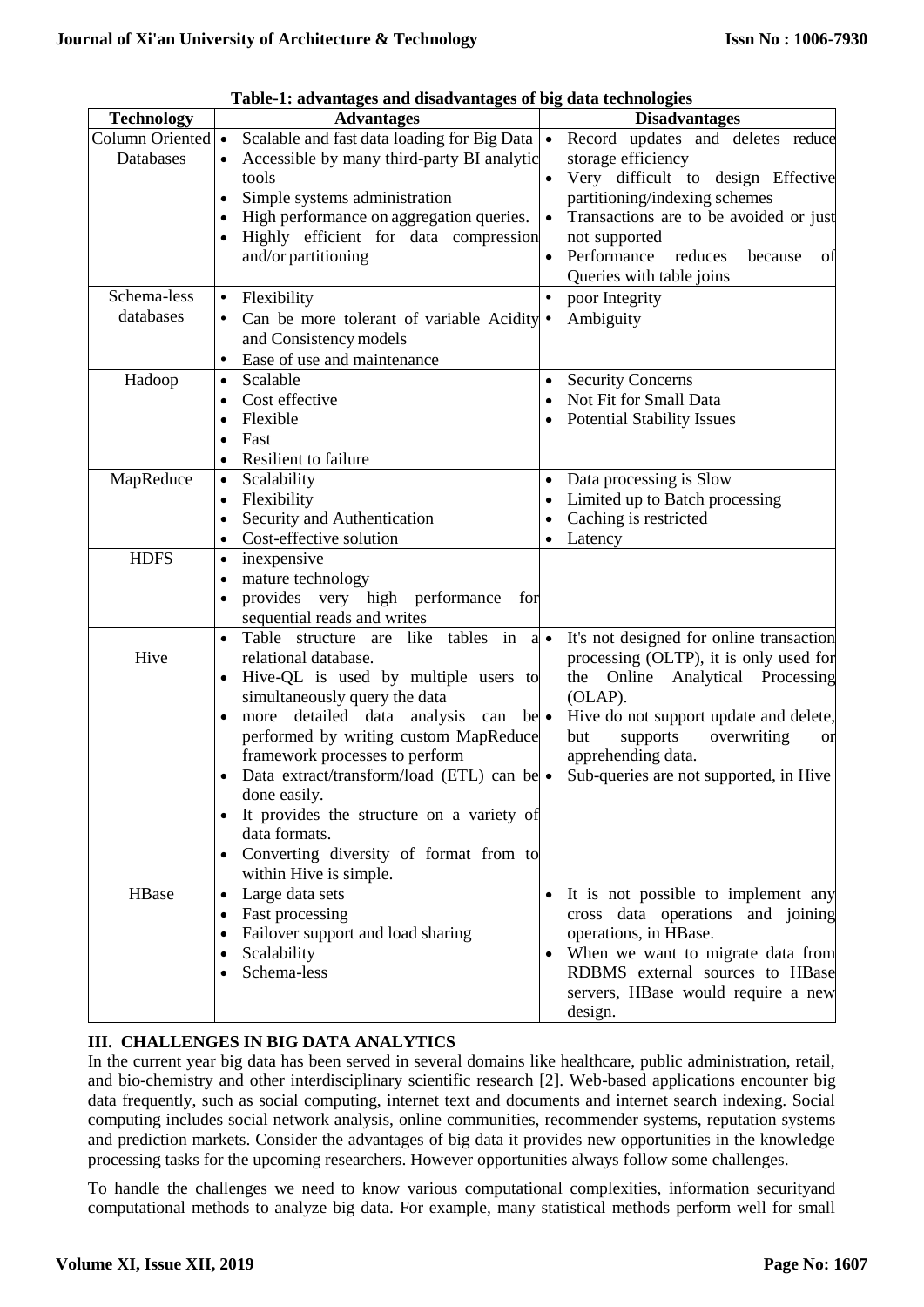data sizes do not scale to voluminous data. Similarly, many computational techniques that perform well for small data face significant challenge in analyzing big data [2]. Here the challenges in big data are classified into four main categories namely data storage and analysis; knowledge discovery and computational complexities; scalability and visualization of data; and information security.

# **A. Data Storage and Analysis**

In the recent years the size of the data has grown exponentially by various means such as mobile devices. Remote sensing, Aerial sensory technologies, radio frequency identification readers, etc. these are stored on spending more cost whereas they ignored or deleted finally because there is no enough space to store them. Hence, the first challenge in big data analysis is storage medium and higher input/output speed [1]. In such case, the accessibility of data in on the top priority for the knowledge discovery and representation.

Another challenge in big data analysis is attributed to diversity of data. With the growth of datasets, data mining tasks has significantly increased. Additional data reduction, data selection, feature selection is an essential task especially when dealing with large datasets. It is because, existing algorithms may not always respond in adequate time when dealing with these high dimensional datasets. Automation of this process and developing new machine learning algorithms to ensure consistency is major challenge in recent years. The major challenge in this case is to take more attention for designing storage systems and to elevate efficient data analysis tool that provide guarantees on the output when the data comes from different sources [2].

#### **B. Knowledge Discovery and Computational Complexities**

Knowledge discovery and representation is prime issue in big data analysis. It includes a number of subfields such as authentication, authorization, archiving, management, preservation, information retrieval and representation. There are several tools for knowledge discovery and representation such as fuzzy set, rough set, soft set, near set, formal concept analysis, etc. Since the size of big data keeps increasing the available tools may not be sufficient to process the data for obtaining meaningful information. The most popular approach in case of large dataset management is data warehouses and data marts. Data warehouse mainly used to store the data that are sourced from operational systems whereas data marts is based on a data warehouse and facilities analysis.

However, current big data analytic tools have poor performance in handling computational complexities, uncertainty and inconsistence. It leads to great challenge to develop techniques and technologies that can deal computational complexity, uncertainty and inconsistency in an effective manner [2].

#### **C. Scalability and Visualization of Data**

The most important challenge for big data analysis techniques is its scalability for future work and security. Incremental techniques have good scalability property in the aspect of big data analysis. As the size of the data is scaling much faster than CPU speeds, there is a natural dramatic shift in technology of processor being embedded with increasing number of cores.

The objective of visualizing data is to present them more adequately and efficiently using some techniques of graph theory. Graphical visualization provide link between data with proper interpretation. We can see that big data have produced many challenges for the development of hardware and software which leads to parallel computing, cloud computing, distributed computing, visualization process and scalability [2]. To overcome this issue, we need to correlate more mathematical models to computer science.

#### **D. Information Security.**

In big data analysis massive amount of data are correlated, analyzed and mined to find meaningful patterns. All organization has different policies to safe guard their sensitive information. Preserving sensitive information is major issue in big data analysis. There is huge risk associated with big data. Hence, information security is becoming a big data analytics problem. Security of big data can be enhanced using techniques of authentication, authorization and encryption [1].

Various security measures that big data applications face are the scale of network, variety of different devices, real time security monitoring system and lack of intrusion system. The security challenge caused by big data has attracted the attention of information security in big data. Hence, attention has to be given to develop a multi-level security policy model and prevention system [2].

# **IV. OPEN RESEARCH ISSUES IN BIG DATA ANALYTICS**

Big data analytics and data science are becoming the research focal point in industry and academia. Data sciences are aims at researching big data and knowledge extraction for data [2]. Effective integration of different technologies and analysis will result in predicting the future drift of events. The research issues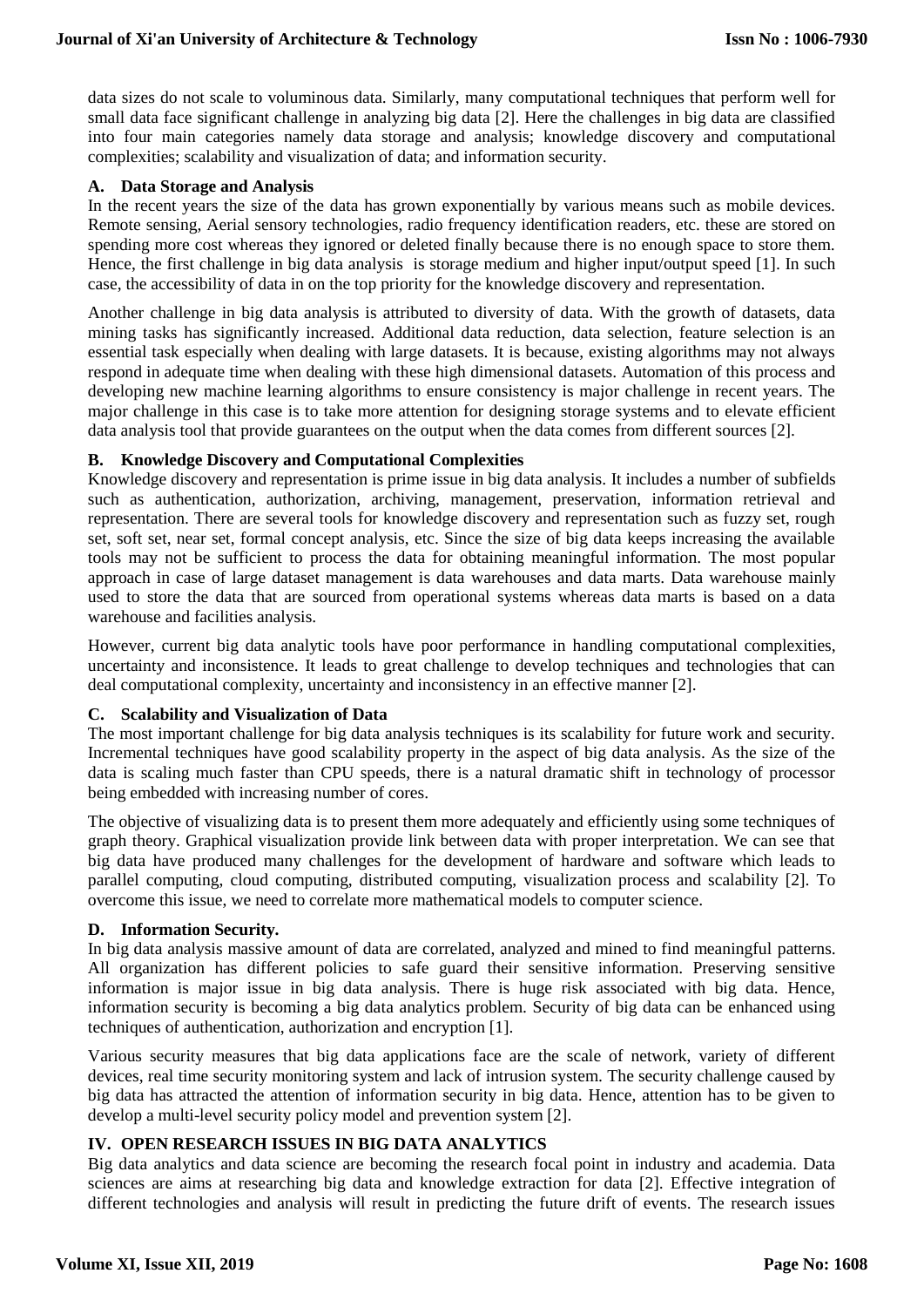pertaining to big data analysis are classified into three broad categories namely Internet of Things (IoT), cloud computing, bio-inspired computing and quantum computing. However it is not limited to these issues.

#### **IoT for Big Data Analytics**

Currently, machines are getting in on the act to control innumerable autonomous gadgets via internet and create Internet of Things. Hence, the appliances are becoming the user of the internet, just like humans with the web browsers. IoT is attracting the attention of researchers for its most promising opportunities and problems [2].

Knowledge acquisition from IoT data is the biggest challenge that big data professionals are facing. Hence it is essential to develop infrastructure to analyze the IoT data. IoT devices generate continuous streams of data and the researchers can develop tools to extract meaningful information from these data using machine learning techniques.

# **Cloud Computing for Big Data Analytics**

The development of virtualization technologies have made supercomputing more accessible, securable and affordable. Computing infrastructure that are hidden in virtualization software make systems to behave like a true computer, but with the flexibility of specification details such as number of processor, disk space, memory and operating system.

Big data application using cloud computing should support data analytic development. The cloud environment should provide tools that allow data scientists and business analyst to interactively and collaboratively explore knowledge acquisition data for further processing and extracting faithful information [2].

# **Bio-inspired Computing for Big Data Analytic**

Bio-inspired computing is a technique inspired by b\nature to address complex real world problems. A bioinspired cost minimization mechanism search and find the optimal data service on considering cost of data management and service management [2].

Bio-inspired computing techniques serve as a key role in intelligent data analysis and its application in big data analysis. These algorithms help to perform data mining for large datasets due to its optimization application.

# **Quantum Computing for Big Data Analytics**

A quantum computer has memory that is exponentially larger than its physical size and can manipulate an exponential set of inputs simultaneously [2]. If a real quantum computer is available now, it could have solved problems that are exceptionally difficult on recent computer system, of course today's big data problems.

The main technical difficulty in building quantum computer could as soon as be possible. Quantum computing provides a way to merge the quantum mechanics to process the information. In traditional computer, information is presented by long strings of bits which encoded in either a zero or a one. On the other hand a quantum computer uses another bit known as quantum bits or qubits [2].

# **6. SCOPE OF THE STUDY**

This paper gives light on various aspects such as information about big data, technologies used with big data, challenges, and research issues. This paper is going to be useful for everyone either academician, researcher etc. who want to explore or to get basic idea about big data.

# **7. CONCLUSION**

In recent years data are generated at a dramatic speed. Analyzing these data is challenging for a general man and software. To this end in this paper, we survey the various research issues, challenges, and tools used to analyze these raw big data. From this survey, it is understood that every big data platform has its individual focus and features. Some of them are designed for batch processing whereas some are good at real-time analytic and visualization. Each big data platform also has specific functionality. Different techniques used for the analysis include statistical analysis, machine learning, data mining, intelligent analysis, cloud computing, quantum computing, and data stream processing. We believe that in future researchers will pay more attention to these techniques to solve problems of big data effectively and efficiently.